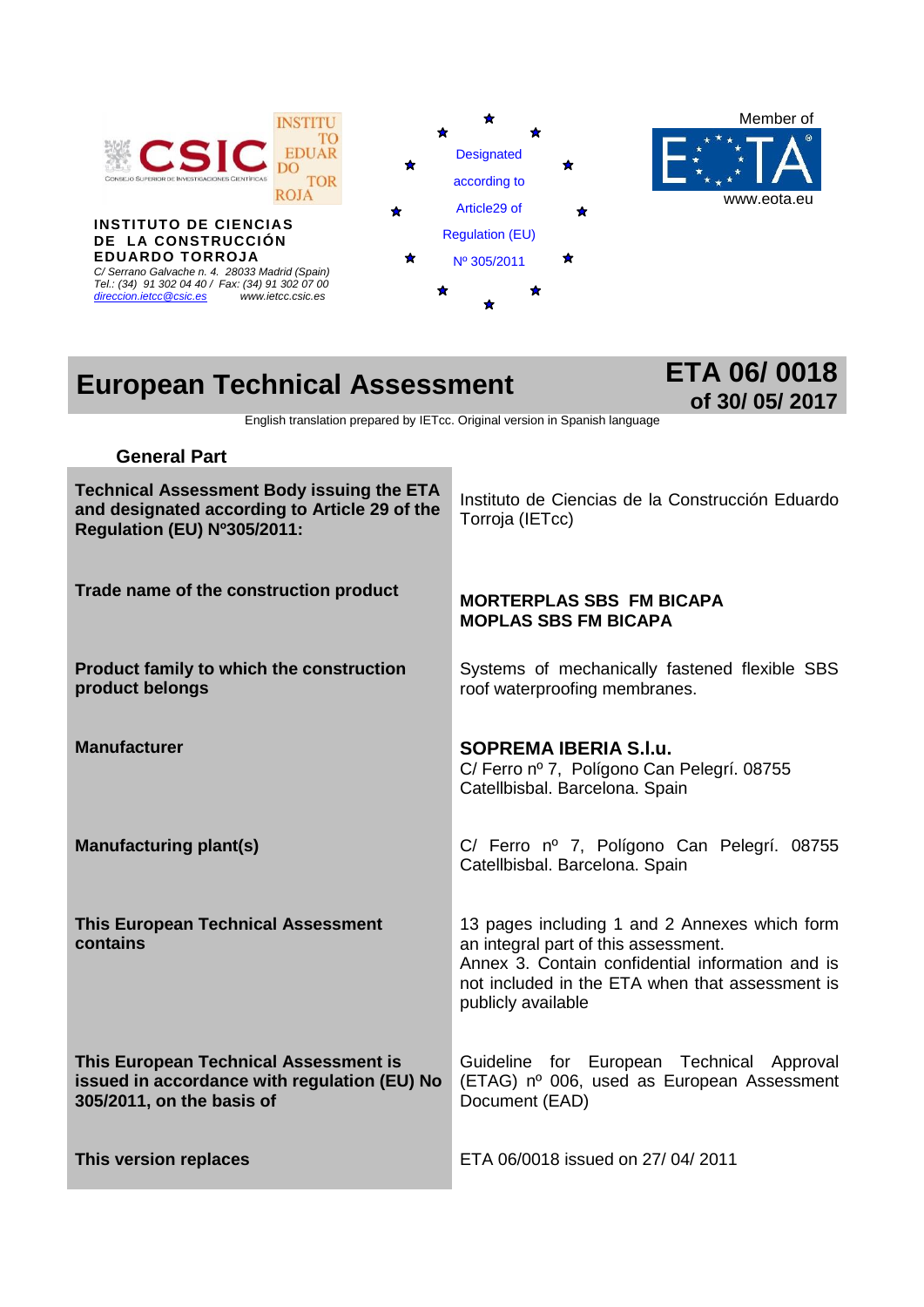Translations of this European Technical Assessment in other languages shall fully correspond to the original issued document and should be identified as such.

Communication of this European Technical Assessment, including transmission by electronic means, shall be in full (excepted the confidential Annex(es) referred to above). However, partial reproduction may be made, with the written consent of the issuing Technical Assessment Body. Any partial reproduction has to be identified as such.

This European Technical Assessment may be withdrawn by the issuing Technical Assessment Body, in particular pursuant to information by the Commission according to Article 25 Paragraph 3 of Regulation *(EU) No 305/2011.*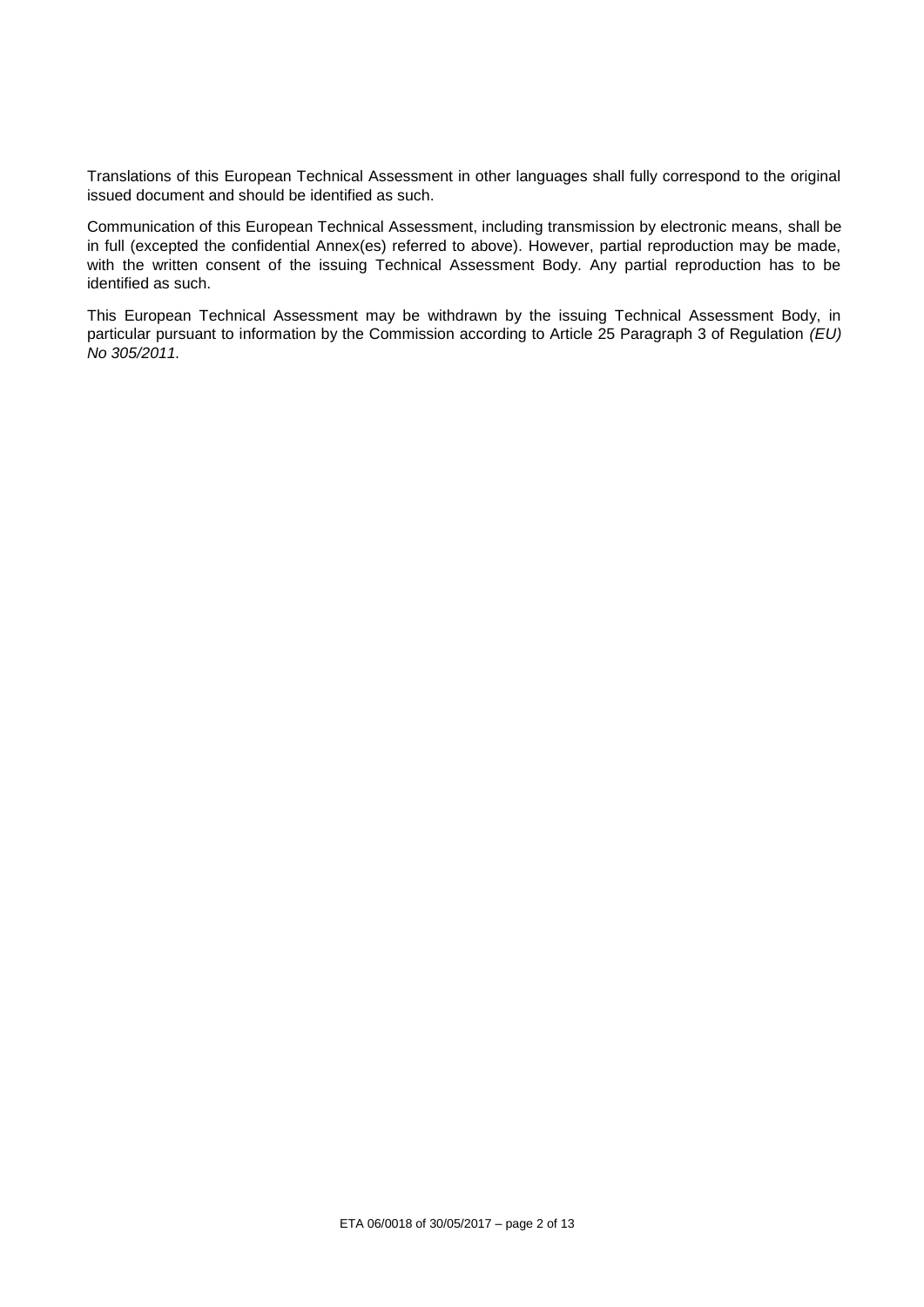#### **SPECIFIC PARTS OF THE EUROPEAN TECHNICAL ASSESSMENT**

#### **1 Technical description of the product**

MORTERPLAS SBS FM BICAPA/ MOPLAS SBS FM BICAPA is a multi-layer flexible (bitumen modified with styrene-butadiene-styrene SBS) waterproofing roof Kit fastened mechanically, with a slope exceeding 1%. The base membrane is fastened with metallic point fasteners in area of overlapping at edge of membrane to metal deck structures, before it is welded with the following membrane. The finishing membrane is fully welded over the base membrane by heating, without using mechanically fasteners. The Kit is composed of flexible bituminous membranes manufactured by the holder of the approval and mechanical fasteners manufactured by others manufacturers:

**Base membrane***.* MORTERPLAS SBS FM 3 kg / MOPLAS SBS FM 3 kg / MOPLAS SBS FM 25

#### **Finishing membranes**

MORTERPLAS SBS FPV 4 kg MINERAL / MOPLAS SBS FPV 4 kg MINERAL./ MOPLAS SBS FPV 25 MINERAL.

MORTERPLAS SBS FPV 4 kg MINERAL / MOPLAS SBS FPV 4 kg MINERAL. / MOPLAS SBS FPV 25 MINERAL and MORTERPLAS SBS FV 4 kg MINERAL / MOPLAS SBS FV 4 kg MINERAL / MOPLAS SBS FV 25 MINERAL.

**Fasteners EVDF/ZBJ 2C or 3C with 40 x 40 mm** DF -washers by L.R. ETANCO (Annex 1) are used for steel deck. Other fasteners are possible if these have the same or higher performance characteristics than the fasteners indicated above. For these fasteners verification according to 5.1.4.1 and Annex C of ETAG 006 is necessary. The annex 2 includes a list of fasteners for different kinds of supports, which comply with the requirements of this ETA.

The kit supplier is also responsible that only fasteners are used which fulfil the requirements of the AoC procedure.

The assessment of this Kit does not include the thermal insulation. The thermal insulation often used with this kit are Panel of mineral wool, of Polyisocyanurate, of polyurethane or of cellulose. The supports often used with this kit are: Corrugated steel plates, corrugated steel of punched or bursted surface, Concrete, Aerated concrete, Wood and wooden boards.

#### **2 Specification of the intended use in accordance with the applicable EAD**

The intended use of this product is the waterproofing of roofs with slopes exceeding 1%, preventing the passage of water pass into the interior of the building, both in liquid or vapour form. This assembled system complies with Essential Requirements 2, 3 and 4: Safety in the case of fire, Hygiene, health and environment, and Safety in use, of European Regulation (EU) No 305/2011.

The provisions made in this ETA are based on an assumed intended working life of the assembled system at least of 10 years. The indication given on the assumed intended working life cannot be interpreted as a guarantee given by the manufacturer, but are only to be regarded as a means for choosing the right products in relation to the expected economically reasonable working life of the works.

"Assumed intended working life" means that, when an assessment following the ETAG provisions is made, and when this working life has elapsed, the real working life may be, in normal use conditions, considerably longer without major degradation affecting the Essential Requirements.

**Installation.** The fitness for use of this MORTERPLAS FM SBS BICAPA or MOPLAS SBS FM BICAPA system can only be assumed if installation is carried out according to the manufacturer's instructions. It is the responsibility of the manufacturer to guarantee that the information on the application of its products is correctly given to the users. Particularly, it is recommended to consider:

Overlap*.* The longitudinal and transversal overlap between base membranes must always be 10 ± 1 cm. The longitudinal and transversal overlap between terminal membranes must always be  $8 \pm 1$  cm.

Fasteners. Mechanical fastening of the Systems is carried out on the overlaps of the base membrane, using the aforementioned fasteners, and the washers must be applied at a distance between 2-3 cm from the edge of the membrane, as indicated in figure 1.Minimum distance between fasteners must be 18 cm, and maximum 36 cm and Maximum distance between rows of fasteners is  $90 \pm 1$  cm.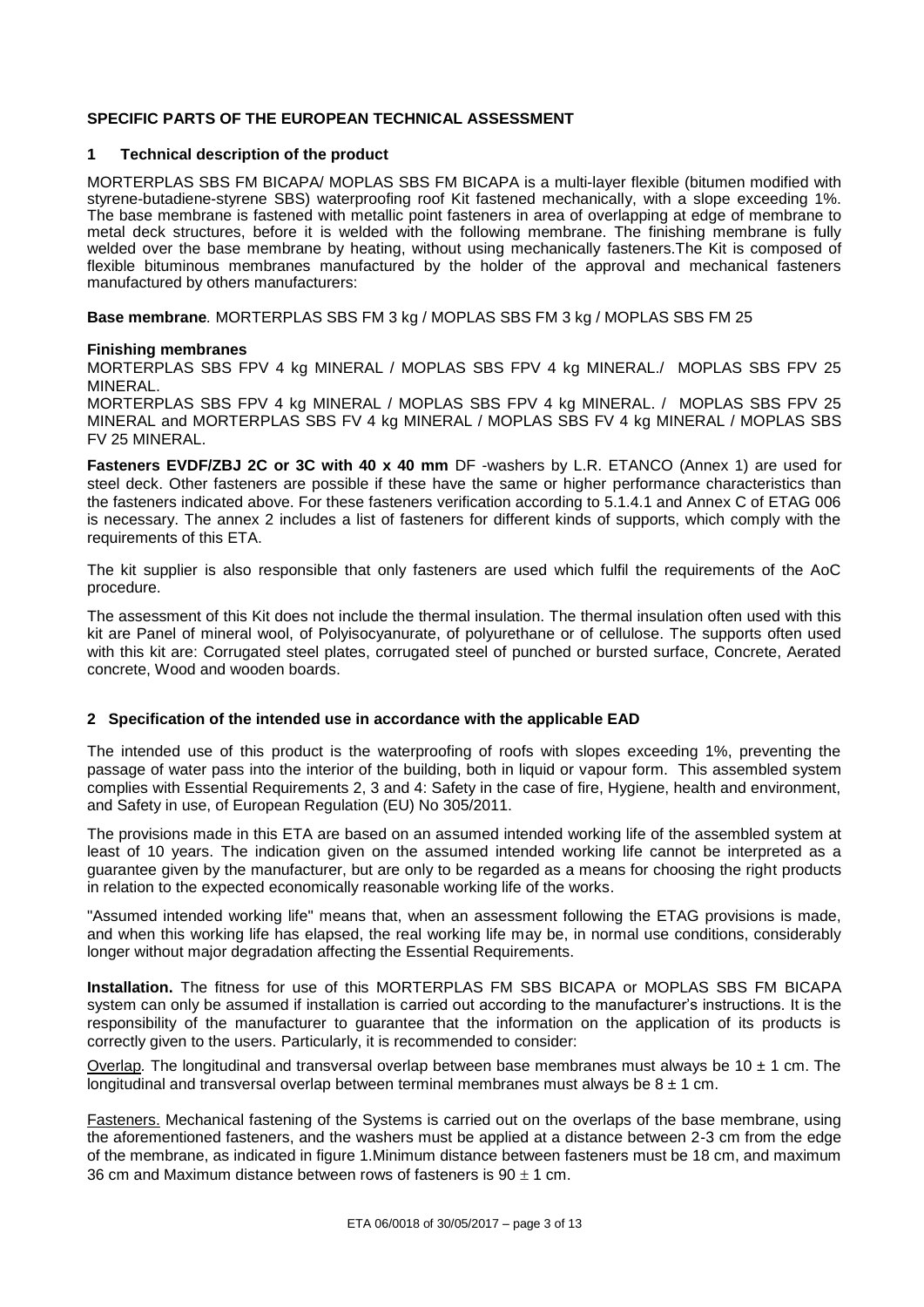The number of fasteners per square metre is determined by the varying air pressure on the roof, which depends on the geographic area, area of the roof and height of the building. To determinate the number of fasteners/ $m^2$ , the wind uplift resistance of the fastener, the national regulations and administrative provisions of the member state of destination shall be taken into account.

Intersection at protruding elements. At the intersections with protruding elements (duct for utility installations, etc.) the waterproofing is finished off on a smooth metal profile. This support/profile is anchored mechanically to the steel sheet.

Structural joint. Prior to installation of the membrane and insulation, the structural joint formation profiles must be made available according to the drawing (fig. 2), i.e. plate anchored on one side (flat metal sheet) over the steel sheet as carrier of the joint insulation, anchoring of the joint formation base profiles (the separation of which will depend on foreseen movement) and insulation of the joint centre, which must be installed prior to closing the second profile.

Intersection at vertical facing. Intersection at vertical facings is carried out by following the drawing in figure 3.

Gutter catch basins. The installation of the waterproof system is preformed with reinforcing membrane MORTERPLAS/MOPLAS SBS FM 3 kg / MOPLAS FM 25 and with MORTERPLAS/ MOPLAS SBS FPV 4 kg MINERAL / MOPLAS FPV 25 MINERAL ó MORTERPLAS/MOPLAS SBS FV 4 kg MINERAL / MOPLAS FV 25 MINERAL MORTERPLAS/MOPLAS SBS FM 3 kg as finishing membrane (fig.4).

In this case, it will ensure the compatibility of the gutter catch basins with the waterproof membranes

Reinforced areas. In areas with side angles (corners), in the event a greater number of fasteners is required:

- a reinforcing membrane MORTERPLAS/ MOPLAS SBS FM 3 kg / MOPLAS FM 25 will have to be installed throughout the area, which will allow us to apply one or more rows of fasteners (the base membrane will be welded on the reinforcing membrane) or,
- a strip of MORTERPLAS /MOPLAS SBS FM 3 kg/ MOPLAS SBS FM 25 will be set over the base membrane in the area where the reinforcement fasteners will be fit.

The new row of fasteners must be situated in the central area of the base membrane (fig. 5), if a bigger number of fasteners would be required, these were installed a 1/3 of the base membrane (fig. 5 bis).

Valley gutters. Valley gutters are carried out following the drawing in figure 6.

Traffic areas. The traffic areas will be correctly protected (light tiles, etc..) to avoid damages in the waterproof membrane.

**Use, maintenance and repair of the works.** Assessment of the fitness for use is based on the assumption that periodical maintenance of the roof is carried out. Maintenance must include:

- Inspection of the roof at regular intervals.
- Cleaning of downpipes and filters.
- Removal of stones, branches and leaves, etc.
- Inspection of flashing along the edges of the roof, chimneys, drains, skylights, etc.

If the Waterproofing System has been damaged, and is causing leakage, qualified installers must repair it immediately. Maintenance, preservation or remedial work personnel must wear footwear with a suitable sole. Further details are laid down in the MTD located at IETcc.

#### **3 Performance of the product and references to the methods used for its assessment**

Assessment of the fitness of the MORTERPLAS FM SBS BICAPA or MOPLAS SBS FM BICAPA Kit for the intended use, with regard to Essential Requirements 2, 3 and 4, was performed in compliance with the "Guideline of Systems of mechanically fastened flexible roof waterproofing membranes" (ETAG 006).

The characteristics of this Kit show values, which are within the requirements and tolerances established in the Manufacturer's Technical Dossier (MTD)<sup>1</sup>, and which are shown below. This assessment could be

 1 "The manufacturer's technical dossier (MTD) comprises all information necessary for the production and the processing of the product as well as for the repair of the waterproofing made from that. IETcc checked it and it was found to be in accordance with the conditions stated in the approval and the characteristic value determined during the approval testing.

The part of the MTD to this ETA to be treated confidentially (inter alia the control plan for factory production control and initial type-testing is deposited with IETcc and, as far as this is relevant to the tasks of the notified body involved in the procedure of attestation of conformity shall be handed over to the notified body."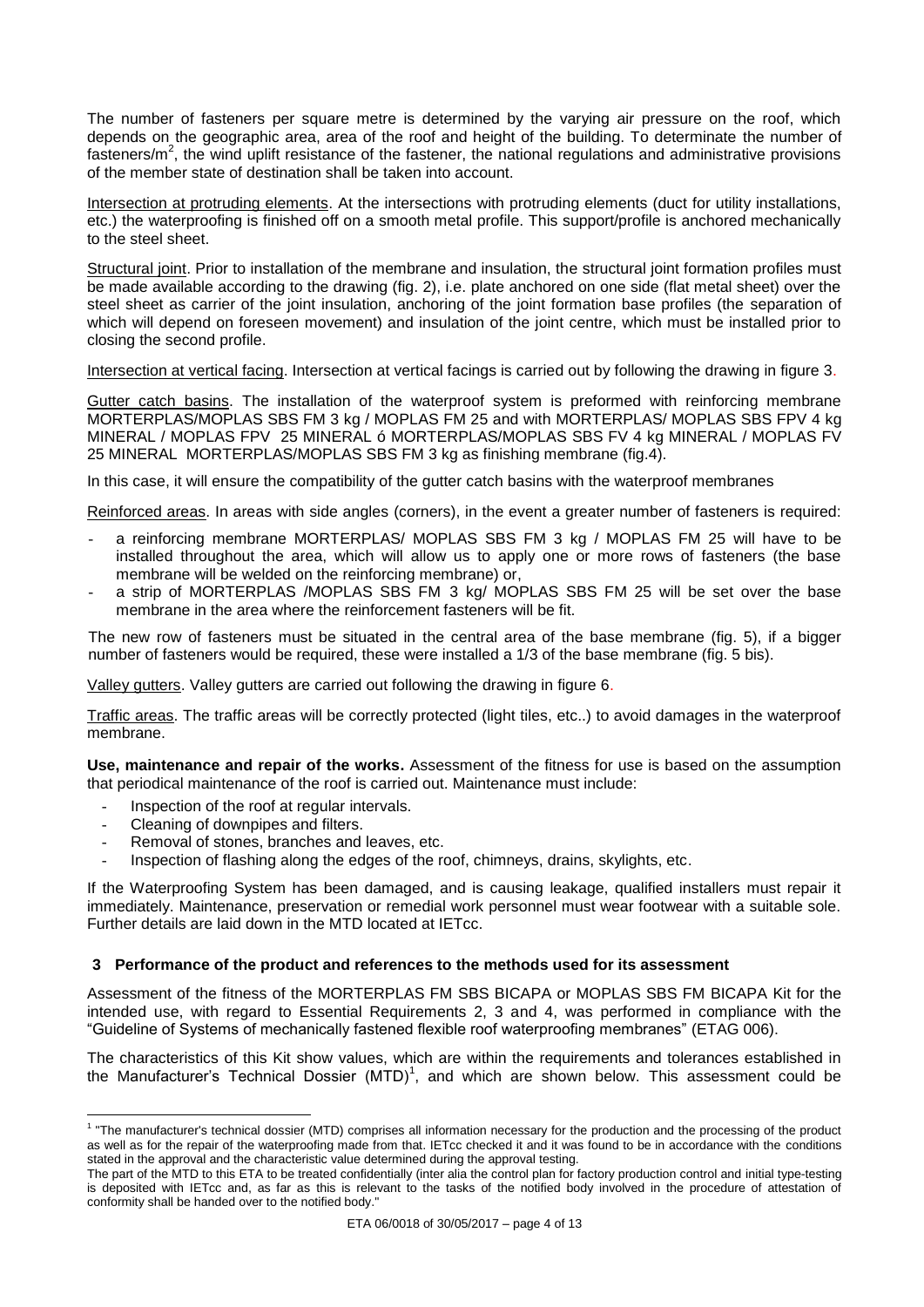extended with other requirements applicable to dangerous substances resulting from transposed European legislation or national regulations and administrative provisions. Moreover, this assessment could be extended with other requirements applicable to the products, resulting from the application of other national regulations and administrative provisions.

#### **3.1** Characteristics of the Kit

#### *Safety in the case of fire (BWR 2)*

**External fire performance.** The system with the different finishing membranes show:

| Finishing membrane              | <b>Classification</b>        |
|---------------------------------|------------------------------|
| MORTERPLAS SBS FPV 4 kg MINERAL | $1 + 4$<br>$P_{\text{root}}$ |
| MORTERPLAS SBS FV 4 kg MINERAL. | (1)<br>D <sub>roof</sub> (い) |

#### *Hygiene, health and environment* (BWR 3)

**Release of dangerous substances.** According to the manufacture's statement, the product does not contain any dangerous substance according to the EU database.

#### *Safety in use (BWR 4)*

**Wind uplift resistance.** The test was performed in the kit: MORTERPLAS SBS FM 3 KG /MOPLAS SBS FM 3 kg/ MOPLAS SBS FM 25 y MORTERPLAS SBS FV 4 kg MINERAL / MOPLAS SBS FV 4 kg MINERAL / MOPLAS SBS FV 25 MINERAL and the fasteners indicated in point 2.4.3. Wadm = 660 N/fastener

#### *3.2*Membrane Performance

*Safety in case of fire* (BWR 2)

**Reaction to fire.** Euroclass E , according to EN 13501.

#### *Hygiene, health and environment (BWR 3)*

| <b>Performance</b>                 | <b>Membranes</b>                                                                                                                                                                                | <b>Units</b>             | <b>Standard</b> | <b>Values</b> |
|------------------------------------|-------------------------------------------------------------------------------------------------------------------------------------------------------------------------------------------------|--------------------------|-----------------|---------------|
| R. Tear resistance (nail)          | MORTERPLAS/MOPLAS SBS FM 3 kg /<br>MOPLAS FM 25                                                                                                                                                 | N(L/T)                   | EN 12310-1      | 209 / 242     |
| Low temperature<br>bending/folding | MORTERPLAS/MOPLAS SBS FM 3 kg /<br><b>MOPLAS FM 25</b><br>MORTERPLAS/ MOPLAS SBS FPV 4 kg<br>MINERAL/ MOPLAS FPV 25 MINERAL<br>MORTERPLAS / MOPLAS SBS FV 4<br>KkgMINERAL/ MOPLAS FV 25 MINERAL | T°C                      | EN 1109         | -20           |
| Watertightness                     |                                                                                                                                                                                                 |                          | EN 1928         | Watertight    |
| Water vapour permeability          |                                                                                                                                                                                                 |                          | EN 1931         | 20,000        |
|                                    | MORTERPLAS / MOPLAS SBS FM 3 kg /                                                                                                                                                               | T.strength (N/5cm) (L/T) |                 | 871 / 467     |
|                                    | MOPLAS FM 25                                                                                                                                                                                    | Elongation $(%) (L/T)$   |                 | 50/56         |
| Tensile properties                 | MORTERPLAS/ MOPLAS SBS FPV 4 Kkg                                                                                                                                                                | T.strength (N/5cm) (L/T) | EN 12311-1      | 697 / 467     |
|                                    | MINERAL/ MOPLAS FPV 25 MINERAL                                                                                                                                                                  | Elongation $(%) (L/T)$   |                 | 33/34         |
|                                    | MORTERPLAS/MOPLAS SBS FV 4 kg                                                                                                                                                                   | [.strength(N/5cm) (L/T)  |                 | 445 / 283     |
|                                    | MINERAL/ MOPLAS FV 25 MINERAL                                                                                                                                                                   | Elongation $(\%) (L/T)$  |                 | 2.5/2.4       |
| Static loading resistance          |                                                                                                                                                                                                 | kq                       | EN 12730        | 20            |
| Dynamic loading resistance         |                                                                                                                                                                                                 | $(\phi)$ mm              | EN 12691        | 10            |

#### *Safety in use (BWR 4)*

**Slipperiness**. In accordance with item 5.2.4.1 of EOTA 006 Guideline, the bituminous membranes comply satisfactorily with this characteristic and it is not necessary to run the test.

#### *Aspects related to durability and serviceability*

**Heat exposure resistance** (EN 1296). The samples are exposed to a temperature of  $70 \pm 2^{\circ}$ C during 168 days, after which the following tests are carried out:

| <b>Membranes</b>                                               | <b>Position</b>  | Values          |
|----------------------------------------------------------------|------------------|-----------------|
| MORTERPLAS/MOPLAS SBS FM 3 kg / MOPLAS FM 25                   | Upper /Down face | $-20^{\circ}$ C |
| MORTERPLAS/MOPLAS SBS FPV 4 kg MINERAL/MOPLAS FPV 25 MINERAL   | Upper /Down face | - 15ºC          |
| MORTERPLAS/MOPLAS SBS FV 4 kg MINERAL/<br>MOPLAS FV 25 MINERAL | Upper /Down face | - 15°C          |

The results obtained show acceptable behaviour of the membranes, as the decrease in peel and shear resistance is less than 20% and the decrease in the resistance to cold bending/folding is below 15ºC.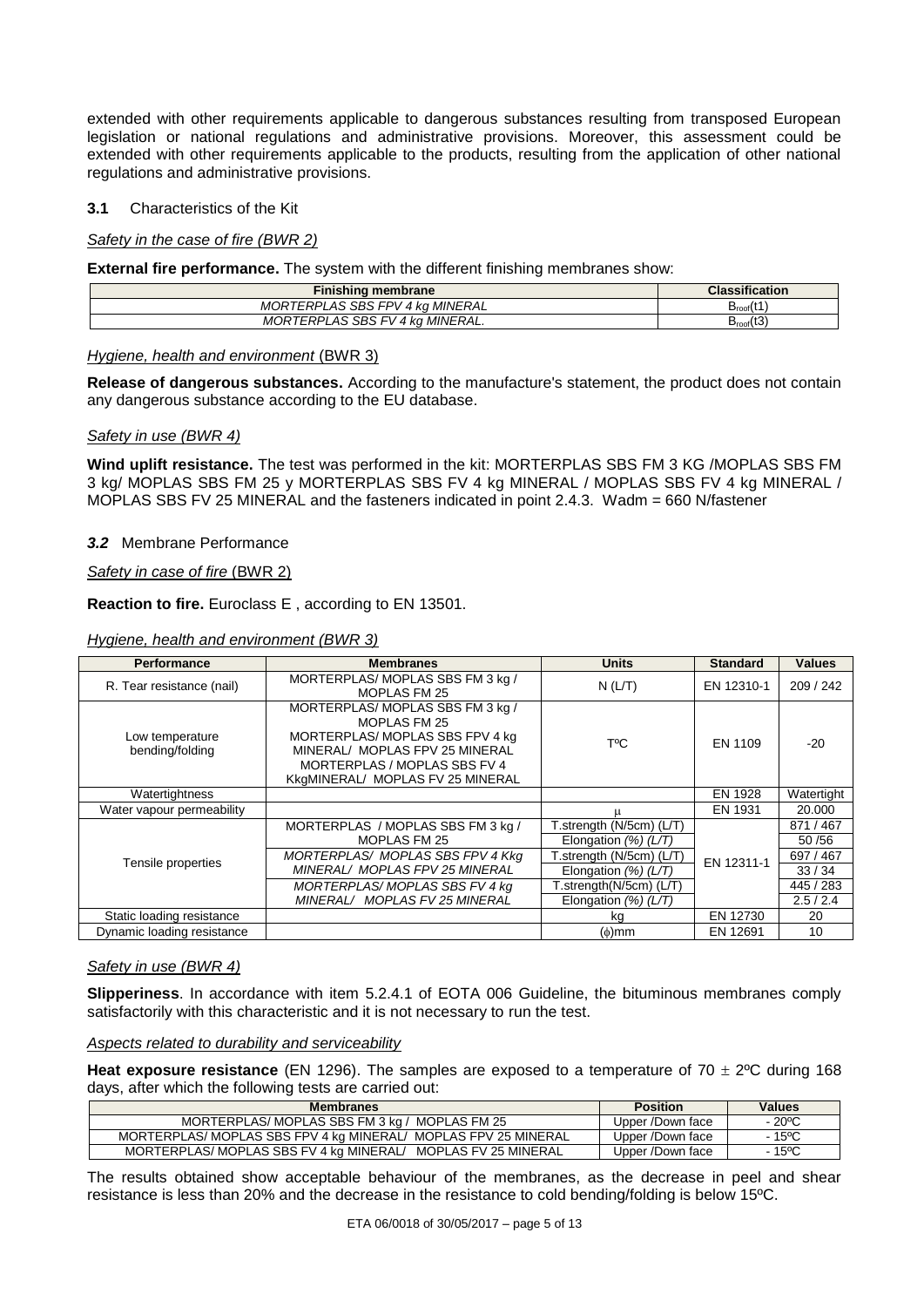**Resistance to UV-radiation in the presence of moisture.** In accordance with the EOTA 006 Guideline, it is not necessary to perform this test, as adherence of the mineral granule protection is higher than 70% (EN 12039).

**Dimensional stability** (EN 1107). Results obtained show acceptable behaviour of the membrane, as its dimensional stability is less than 0.6%.

| Membranes                                                     | $\%$ |
|---------------------------------------------------------------|------|
| MORTERPLAS/MOPLAS SBS FM 3 kg / MOPLAS FM 25                  |      |
| MORTERPLAS/MOPLAS SBS FPV 4 kg MINERAL/MOPLAS FPV 25 MINERAL  |      |
| MORTERPLAS/ MOPLAS SBS FV 4 kg MINERAL / MOPLAS FV 25 MINERAL |      |

#### **3.3** Performances of mechanical fasteners

#### *Safety in use (BWR 4)*

**Axial load** *(ETAG 006, 5.3.4.1). According to the ETA* 08/0239 *of the fastener with the fastener, the value is 1640N.*

**Unwinding resistance.** *Apt,* according to ETA 08/0239

**Aspect of durability, serviceability and identification.** The screws and washers show a corrosion resistance of 15 Kesternich cycles.

#### **3.4** Identification of components

**Base membrane** *(MORTERPLAS SBS FM 3 kg / MOPLAS SBS FM 3 kg / MOPLAS FM 25).* SBS bitumenmodified reinforcement membrane of 3 kg/m<sup>2</sup>, with 160 g/m<sup>2</sup> non-woven polyester felt reinforcement (LBM(SBS)-30-FP). The main characteristics of this membrane are:

| <b>Characterístics</b>               |                                   |
|--------------------------------------|-----------------------------------|
| Reinforcement (g/m <sup>2</sup> )    | Polyester felt $160 \ (\pm 15\%)$ |
| Weight $(g/m2)$                      | 2800-3300 (average value 3000)    |
| Bitumen compound (q/m <sup>2</sup> ) | 2900 ( $\pm$ 10 %)                |
| Protection film (g/m <sup>2</sup> )  |                                   |
| Nominal thickness (mm)               | $2.5(-0\%)$                       |
| Roll dimensions (12 m x 1m)          | >12                               |
| Roll weight (kg)                     | 34 - 39                           |

**Finishing membrane***.* MORTERPLAS SBS FPV 4 kg MINERAL / MOPLAS SBS FPV 4 kg MINERAL / MOPLAS FPV 25 MINERAL. SBS bitumen-modified reinforcement membrane of 3 kg/m<sup>2</sup>, with a mineral finish and 160 g/m<sup>2</sup> non-woven polyester felt reinforcement (LBM(SBS)-40/G-FP).

MORTERPLAS SBS FV 4 kg MINERAL /MOPLAS SBS FV 4 KG MINERAL / MOPLAS FV 25 MINERAL. SBS bitumen-modified reinforcement membrane of 5 Kg/m<sup>2</sup>, with a mineral finish and 60 g/m<sup>2</sup> reinforcement made up glass fibre mesh (LBM(SBS)-40/G-FV).

**Characterístics** MORTERPLAS SBS FPV 4 kg MINERAL / MOPLAS SBS FPV 4 kg MINERAL / MOPLAS FPV 25 MINERAL MORTERPLAS SBS FV 4 kg MINERAL /MOPLAS SBS FV 4 kg MINERAL / MOPLAS FV 25 MINERAL Reinforcement (g/m<sup>2</sup>) Polyester felt/glass fibre reinforcement 160: ±15% Glass fibre mesh 60 (± 15%) Weight (g/m<sup>2</sup>) 3800- 4400 (average value 4000) 3800-4400 (average value 4000) Bitumen compound (g/m<sup>2</sup>) 2900 (± 10 %) 2900 (± 10 %) 2900 (± 10 %) Protection film (g/m²) 12 12  $> 800$  (average value 1000)  $> 800$  (average value 1000) Nominal thickness (mm) 3,4 (±10%) 2,5 (-0%) in overlaps 3,4 (±10%) 2,5 (-0%) in overlaps Roll dimensions  $(10 \text{ m} \times 1 \text{ m})$   $> 10$   $> 10$   $> 10$ Roll weight (kg) 38 - 42 38 - 42 38 - 42 38 - 42 38 - 42 38 - 42 38 - 42 38 - 42 38 - 42 38 - 42 38 - 42 38 - 42 38 - 42 38 - 42 38 - 42 38 - 42 38 - 42 38 - 42 38 - 42 38 - 42 38 - 42 38 - 42 38 - 42 38 - 42 38 - 42 38 - Overlap width (mm) 80 - 100 80 - 100 80 - 100 80 - 100 80 - 100 80 - 100 80 - 100 80 - 100 80 - 100 80 - 100 80 - 100 80 - 100 80 - 100 80 - 100 80 - 100 80 - 100 80 - 100 80 - 100 80 - 100 80 - 100 80 - 100 80 - 100 80 -

The main characteristics of these membranes are:

**Fasteners***.* EVDF/ZBJ 2C screw. Double-thread, self-drilling screw, with a diameter of 4.8 mm, lengths of 65- 75-90-110-140 mm and with a 12-mm diameter flat head. Supracoat 2C-treated zinc-coated steel, with a corrosion resistance of 15 Kesternich cycles.

40 x 40-mm DF washer, with a thickness of 8/10 mm and with a 4,8-mm diameter hole, made of Z 275 galvanized steel with protective 2C treatment.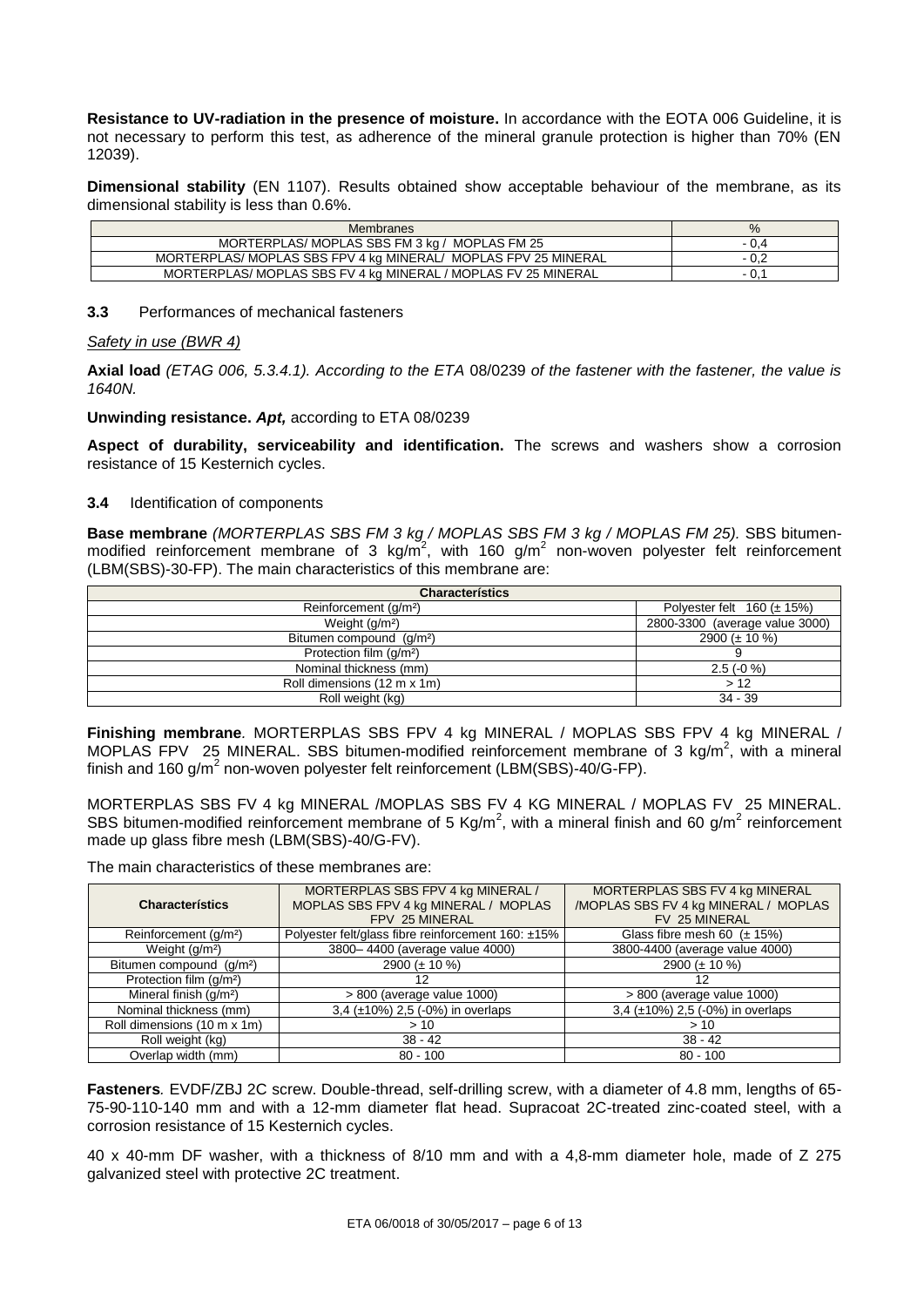#### **4. Assessment and verification of constancy of performance (AVCP) system applied, with reference to its legal base**

**System of Attestation of Conformity.** The European Commission according to the decision (98/143/EC of February 1998,Official Journal of the European Communities No. L 42, 14.02.1998) on the Procedures of Attestation of Conformity (Annex III, clause 2(ii) first possibility of EU Regulation 305/2011) for Systems of mechanically fastened flexible roof waterproofing membranes.

| Product                     | Intended uses                                      | <b>Level or Classes</b> | Svstem |
|-----------------------------|----------------------------------------------------|-------------------------|--------|
| MORTERPLAS SBS FM BICAPA or | Systems of mechanically fastened flexible SBS roof | Anv                     |        |
| MOPLAS SBS FM BICAPA        | waterproofing membranes                            |                         |        |

According to this decision, system +2 establishes: *Tasks of the manufacturer:* Factory production control and Initial type-testing of the product and *Tasks of the notified body*: Initial inspection of the factory and production control and Continuous surveillance, assessment and approval of factory production control.

#### **5 Technical details necessary for the implementation of the AVCP system, as provided for the applicable EAD**

The ETA is issued for this kit on the basis of agreed data/information, deposited at IETcc, which identifies the product that has been assessed and judged. It is the manufacturer's responsibility to make sure that all those who use the kit are appropriately informed of specific conditions according to sections 1, 2, 4 and 5 including the annexes of this ETA. Changes to the membrane or the components or their production process, which could result in this deposited data/information being incorrect should be notified to the IETcc before the changes are introduced. IETcc will decide whether or not such changes affect the ETA and if so whether further assessment or alterations to the ETA shall be necessary.

#### **5.1** Tasks of the manufacturer

 $\overline{a}$ 

**Factory production control**. The manufacturer shall exercise permanent internal control of production and ensure that the results obtained comply with the quality level required. All the elements, requirements and provisions adopted by the manufacturer are documented in a systematic manner in the form of written procedures and regulations. This control production system documentation ensures a common understanding of quality assurance and enables the achievement of the required product characteristics according to the ETA.

The manufacturer may only use components stated in the technical documentation of this ETA including Control Plan. The incoming raw materials are subjected to verifications by the manufacturer before acceptance.

The factory production control shall be in accordance with the Control Plan<sup>(2)</sup> which is part of the Technical Documentation of this ETA. The Control Plan has been agreed between the manufacturer and the IETcc and is laid down in the context of the factory production control system operated by the manufacturer and deposited at the IETcc. The results of factory production control shall be recorded and evaluated in accordance with the provisions of the Control Plan.

**Initial type-testing of the product**. Initial type-testing carried out by the IETcc is that set out in chapter 5 of the guideline for Systems of mechanically fastened flexible roof waterproofing membranes (ETAG 006). The IETcc assessed the results of these tests in accordance with chapter 6 of this Guide, as part of the ETA issuing procedure.

If the verifications underlying this ETA have been furnished on samples from the current production, these will replace the initial type-testing. Otherwise the necessary initial type-testing shall be carried out according to the provisions of the test plan and observance of the required property values shall be ascertained by the notified body. After changing the production process or starting the production in another manufacturing plant the initial type-test shall be repeated.

**Other tasks of the manufacturer**. The manufacturer shall, on the basis of a contract, involve a body which is notified for the tasks referred to in section 4 in the field of LARWK in order to undertake the actions laid down in this clause. For this purpose, the control plan shall be handed over by the manufacturer to the notified bodies involved.

 $\binom{3}{1}$  The control plan is a confidential part of this European Technical Assessment and only handed over to the notified body involved in the procedure of attestation of conformity.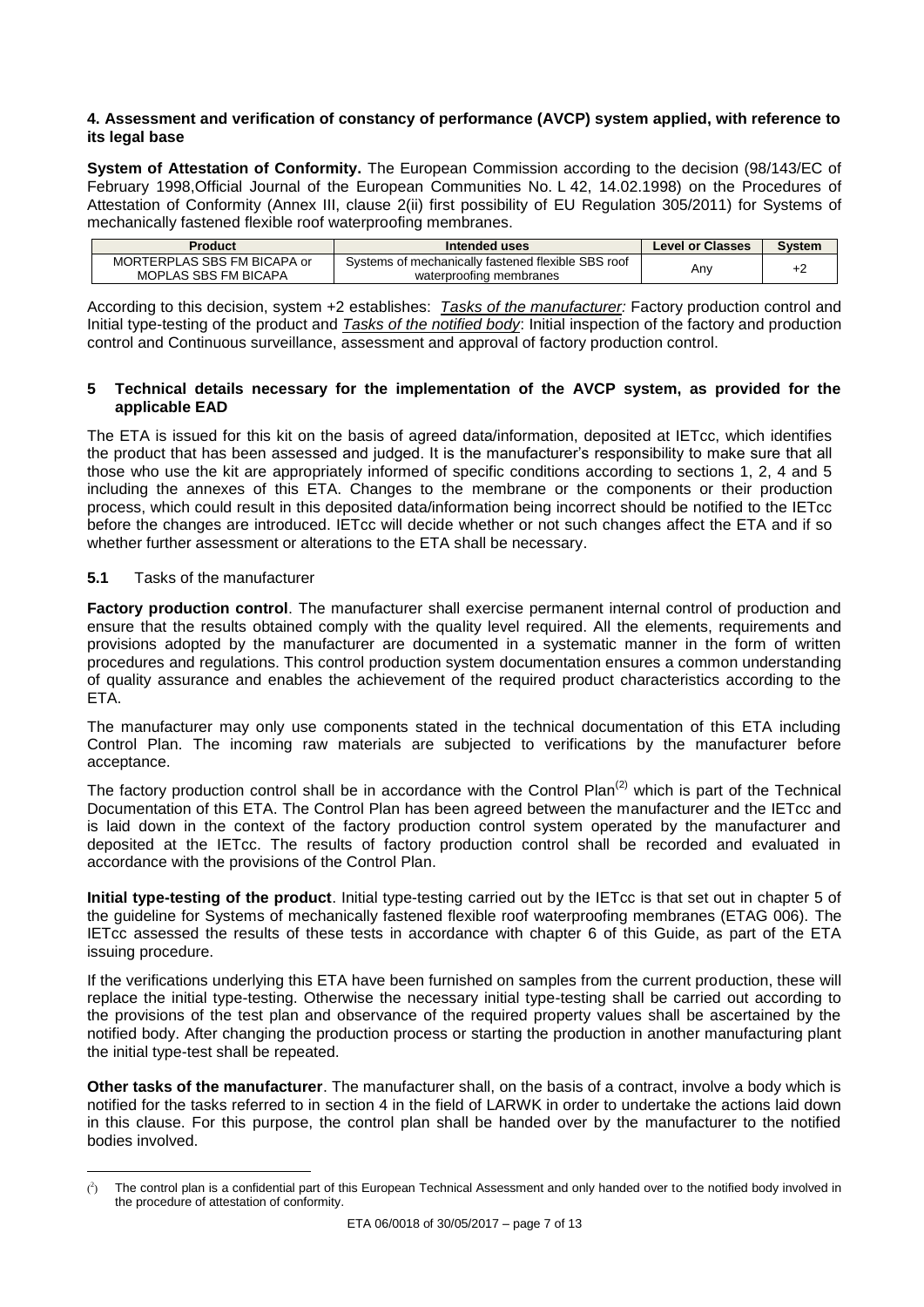For initial type – testing, the results of the tests performed as part of the assessment for the ETA shall be used unless there are changes in the production line or plant. In such cases the necessary initial type- testing has to be agreed with the IETcc.

The manufacturer shall make a declaration of conformity, stating that the construction product is in conformity with the provisions of this ETA

**5.2** Tasks of the Notified body

**Initial inspection of factory and production control.** The notified body ascertains that, in accordance with the MTD, factory conditions and production control allow the manufacturer to ensure the consistency and homogeneity of the manufactured product and its traceability, thus guaranteeing that the final characteristics of the product are those indicated in point 2.

**Continuous surveillance, assessment and approval of Factory Production Control.** The Notified body shall visit the factory at least twice a year. Surveillance of the manufacturing process shall include:

- Checking the documentation of factory production control, to ensure continuing compliance with the provisions of the ETA,
- Identification of changes by comparing data obtained during the initial inspection or during the last inspection.

In the event the ETA provisions are not complied with, the certificate of conformity shall be withdrawn.

Issued in Madrid on 30 May 2017 by



Instituto de Ciencias de la Construcción Eduardo Torroja

**CONSEJO SUPERIOR DE INVESTIGACIONES CIENTÍFICAS** c/ Serrano Galvache 4. 28033 Madrid (Spain). director.ietcc@csic.es www.ietcc.csic.es



On behalf of the Instituto de Ciencias de la Construcción Eduardo Torroja

Marta Mº Castellote **Director**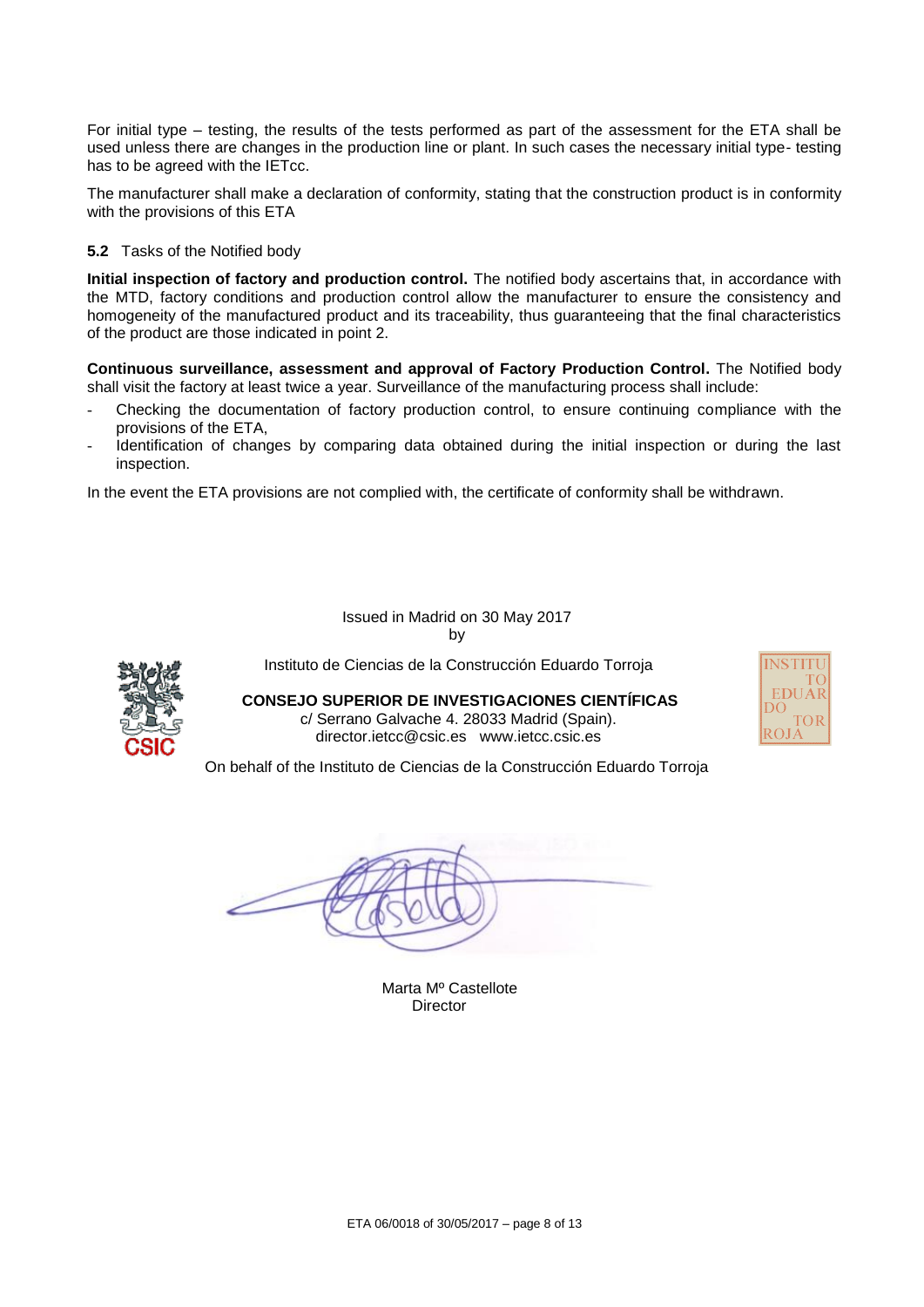





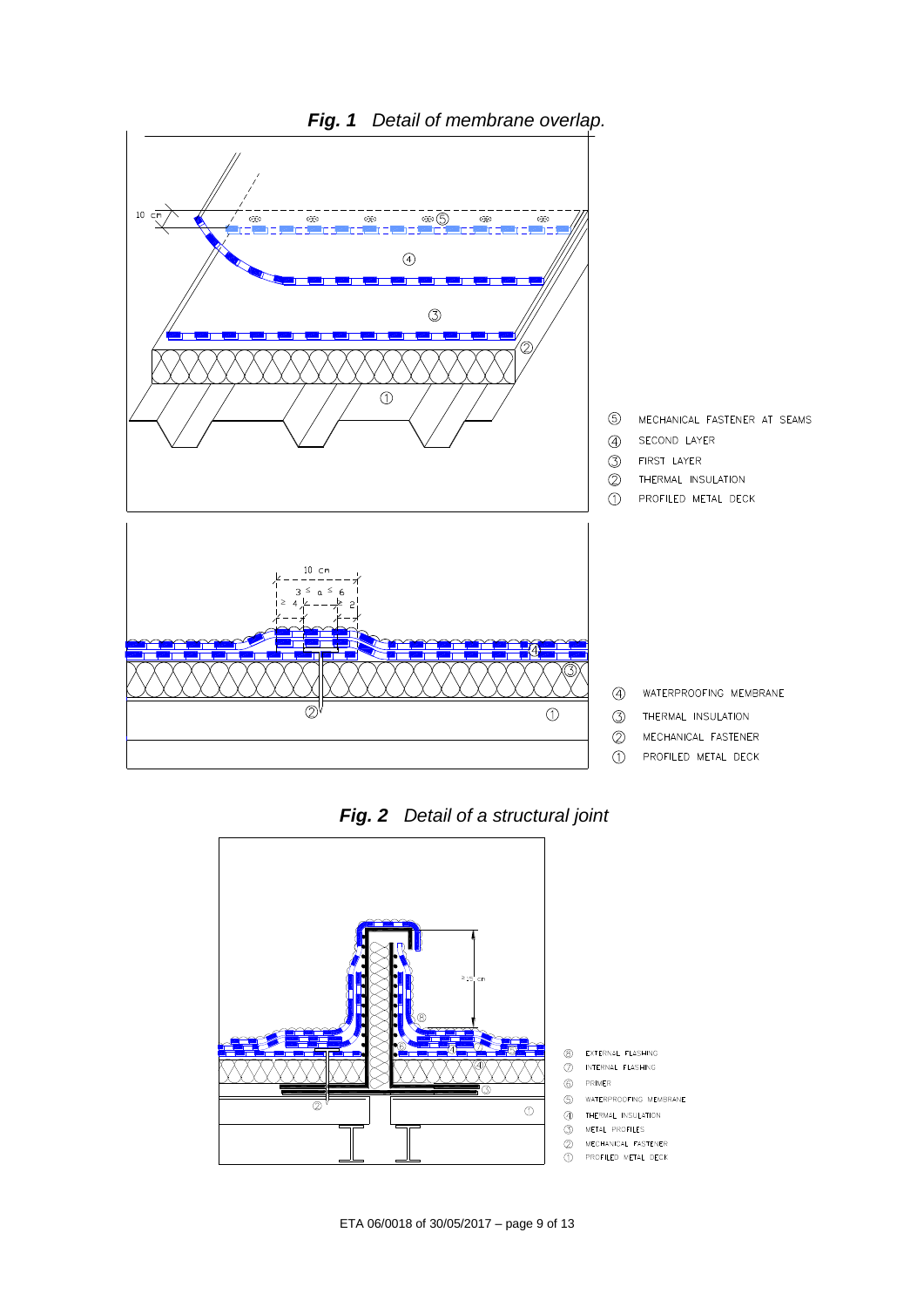



ETA 06/0018 of 30/05/2017 – page 10 of 13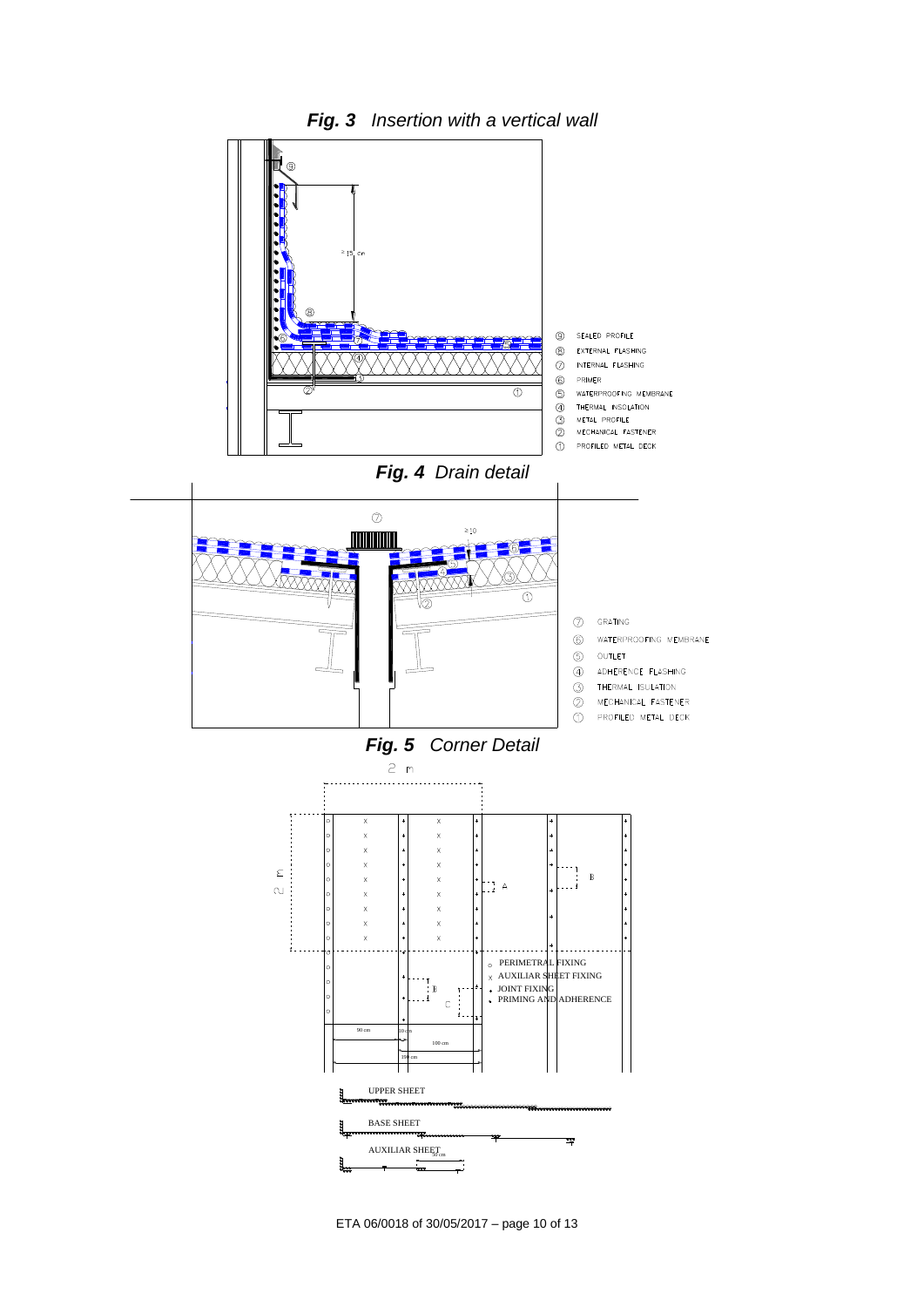

*fig. 5 bis Example of distribution of a greater number of fasteners, using bands*

*Fig. 6 Reinforcement membrane on valley gutter*

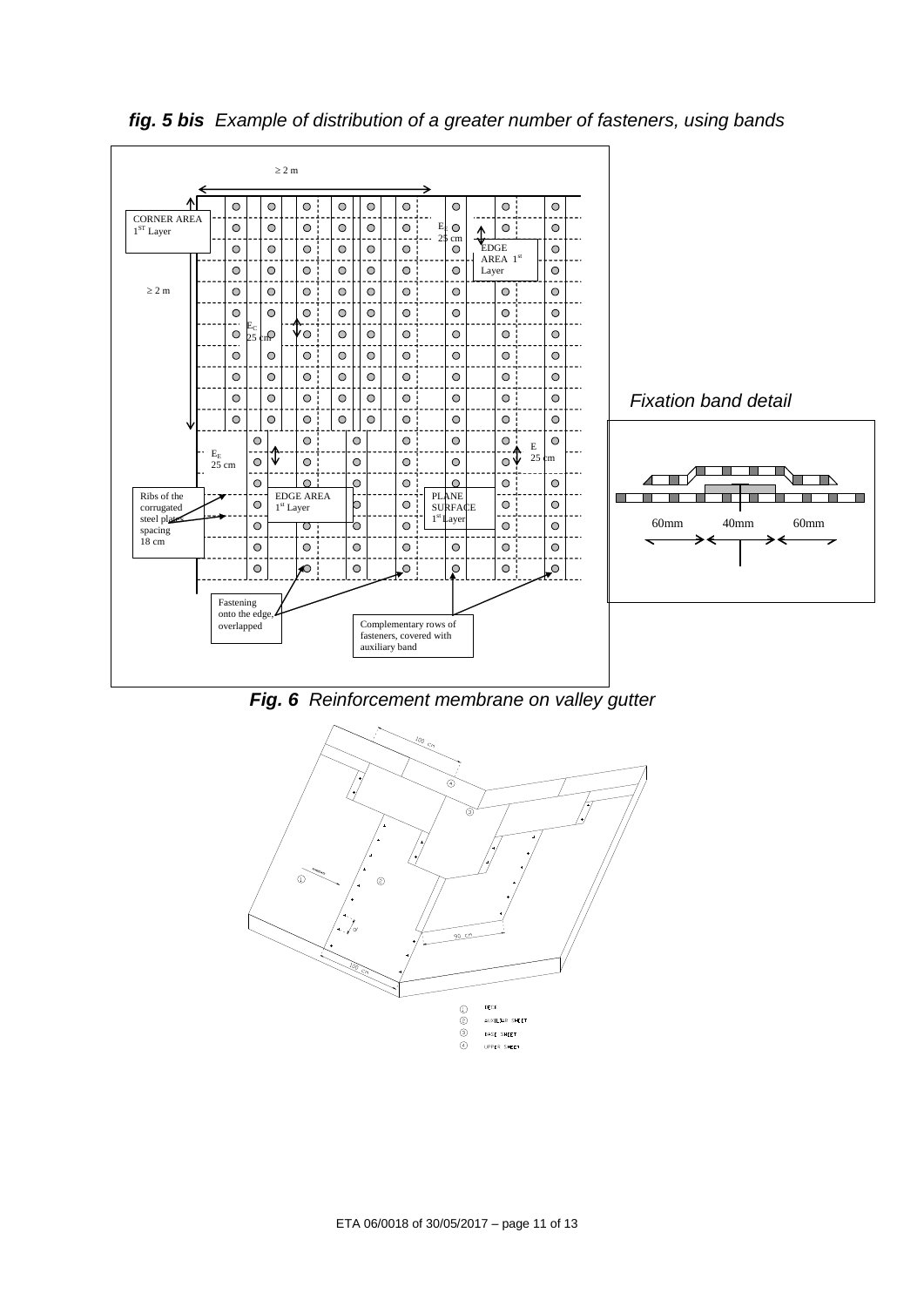**Annex 1.** Essential dimensions of the fasteners



The length (L) of the fastener can be 65, 75, 90, 100, 110, 120, 140, 160 and 180 mm. The fastener is made by Steel with an anticorrosion coat 2C. The washer is made by galvanized steel 8/10e (mm).

**Annex 2.** This annex includes a different kind of fasteners, which comply with the requirement of this ETA.

|                | <b>Corrugated steel plates</b>                    | Axial load (N) | W adm<br>(N / fastener) | <b>ETA</b> number |
|----------------|---------------------------------------------------|----------------|-------------------------|-------------------|
| 1              | EV DF $2C + 40 \times 40$                         | 1.640          | 660                     | 08/0239           |
| $\overline{2}$ | EV DF 2C + 82x40 R DF                             | 1.740          | 660                     | 08/0239           |
| 3              | EVB DF 2C + 40x40                                 | 1.380          | 555                     | 08/0239           |
| 4              | EVB DF 2C + 82x40 R DF                            | 1.400          | 563                     | 08/0239           |
| 5              | ISODRILL TT + 40x40                               | 1.340          | 539                     | 08/0239           |
| 6              | ISODRILL TT + 82 x40 R DF                         | 1.340          | 539                     | 08/0239           |
| $\overline{7}$ | VMS 2C + 40x40                                    | 1.740          | 660                     | 08/0239           |
| 8              | VMS 2C + 82x40 R DF                               | 1.660          | 660                     | 08/0239           |
| 9              | IR 2 4.8+ IR 82X40 R DF                           | 1.460          | 587                     | 08/0321           |
|                |                                                   |                |                         |                   |
|                | Corrugated steel of punched or bursted<br>surface | Axial load (N) | Wadm<br>(N / fastener)  | <b>ETA</b> number |
| 10             | FASTOVIS TF 3036 2C + 40x40.                      | 1.870          | 660                     | 08/0239           |
| 11             | FASTOVIS TF 3036 2C + 82x40 R DF                  | 1.900          | 660                     | 08/0239           |
| 12             | FASTOVIS TF 3036 DF 2C + 40x40                    | 1.870          | 660                     | 08/0239           |
| 13             | FASTOVIS TF 3036 DF 2C + 82x40 R DF               | 1.900          | 660                     | 08/0239           |
|                |                                                   |                |                         |                   |
|                | <b>Concrete</b>                                   | Axial load (N) | W adm<br>(N / fastener) | <b>ETA</b> number |
| 14             | BETOFAST TH DF 3C + 82X40 R                       | 6.860          | 660                     | 08/0239           |
| 15             | TI 6.3 + IRD 82X40                                | 2.730          | 660                     | 08/0262           |
| 16             | TI 6.3 + IF/IGC 82X40                             | 3.050          | 660                     | 08/0262           |
|                |                                                   |                |                         |                   |
|                | <b>Aerated concrete</b>                           | Axial load (N) | W adm<br>(N / fastener) | <b>ETA</b> number |
| 17             | MUILTIFAST TB INOX A2 + 82X40 R                   | 1.540          | 619                     | 08/0239           |
| 18             | MUILTIFAST TB INOX A2 + 40X40                     | 1.570          | 631                     | 08/0239           |
| 19             | IGR-T-T25-8.0+ IG8-C 82 X40                       | 1.440          | 579                     | 08/0262           |
|                |                                                   |                |                         |                   |
|                | Wood and wooden boards                            | Axial load (N) | W adm<br>(N / fastener) | <b>ETA</b> number |

|    |                         |       | (N / fastener) |         |
|----|-------------------------|-------|----------------|---------|
| 20 | MUILTIFAST TF + 82X40 R | 1.950 | 660            | 08/0239 |
| 21 | EV DF 2C + 82x40 R DF   | .880  | 660            | 08/0239 |
| 22 | $IG 6 + IRD 82X40$      | 2.100 | 660            | 08/0262 |
| 23 | IWT 5 + IRC/W 82X40     | 1.950 | 660            | 08/0262 |

The Wadm determined with the full scale wind uplift with the fastener EV DF 2C + 40 x 40 (Roc) was 660 N/fastener. In order to determine the Wadm of systems with other fasteners (Rnc) on the basis of ETAG 006, it is applied:

If  $Rnc \geq Roc$  : Wadm(nc) = Wadm(oc)

If Rnc  $\leq$  Roc : Wadm (nc) (Rnc/Roc)\*Wadm(oc)